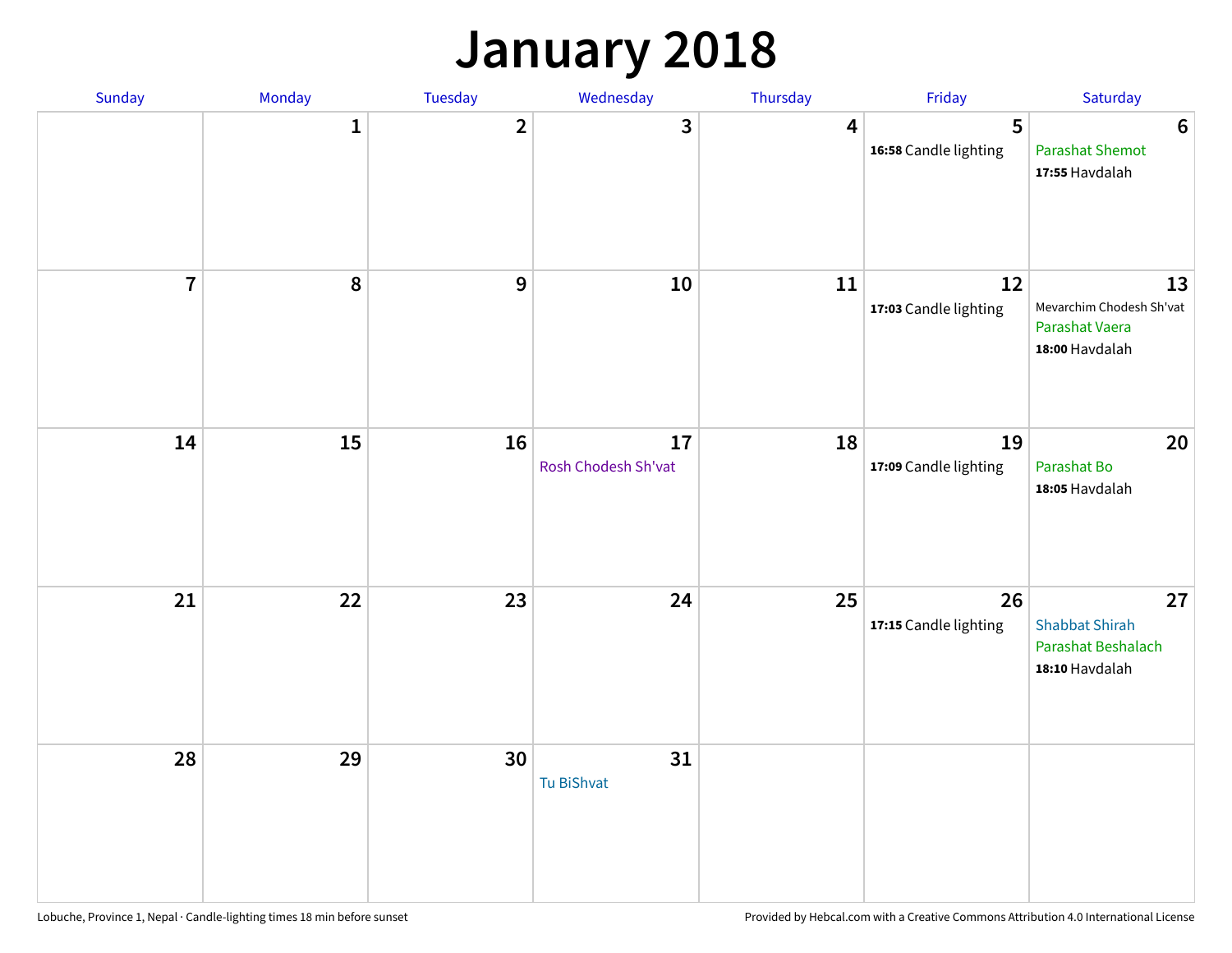# **February 2018**

| Sunday                  | Monday | Tuesday         | Wednesday                                                                                | Thursday                | Friday                                           | Saturday                                                                                        |
|-------------------------|--------|-----------------|------------------------------------------------------------------------------------------|-------------------------|--------------------------------------------------|-------------------------------------------------------------------------------------------------|
|                         |        |                 |                                                                                          | $\mathbf{1}$            | $\overline{2}$<br>17:20 Candle lighting          | $\mathbf{3}$<br>Parashat Yitro<br>18:16 Havdalah                                                |
| $\overline{\mathbf{4}}$ | 5      | $6\phantom{1}6$ | $\overline{7}$                                                                           | 8                       | $\overline{9}$<br>17:26 Candle lighting          | 10<br><b>Shabbat Shekalim</b><br>Mevarchim Chodesh Adar<br>Parashat Mishpatim<br>18:21 Havdalah |
| 11                      | 12     | 13              | 14                                                                                       | 15<br>Rosh Chodesh Adar | 16<br>Rosh Chodesh Adar<br>17:31 Candle lighting | 17<br>Parashat Terumah<br>18:25 Havdalah                                                        |
| 18                      | 19     | 20              | 21                                                                                       | 22                      | 23<br>17:36 Candle lighting                      | 24<br><b>Shabbat Zachor</b><br>Parashat Tetzaveh<br>18:30 Havdalah                              |
| 25                      | 26     | 27              | 28<br>05:15 Fast begins<br><b>Ta'anit Esther</b><br>18:26 Fast ends<br><b>Erev Purim</b> |                         |                                                  |                                                                                                 |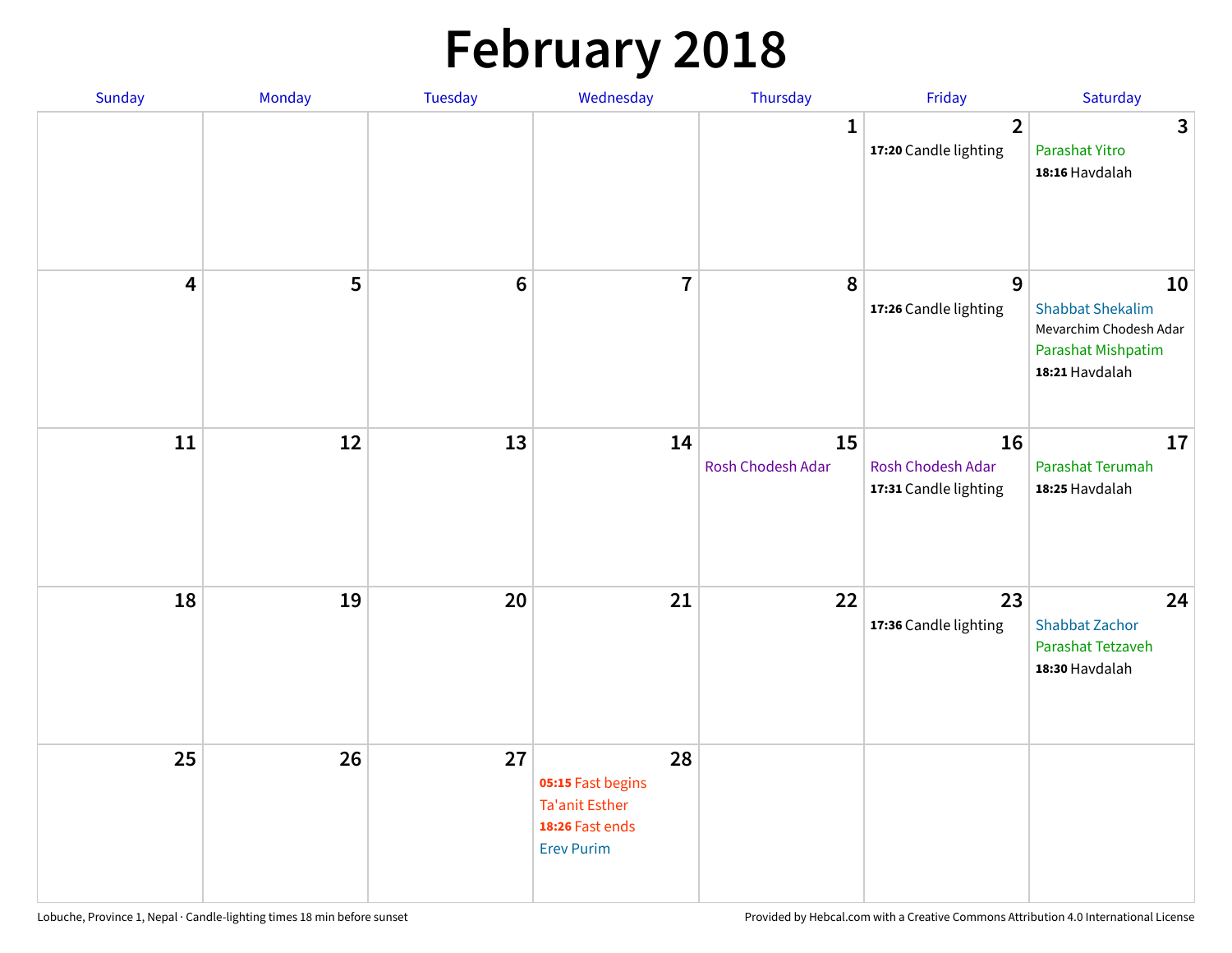### **March 2018**

| Sunday |                         | Monday             | <b>Tuesday</b> | Wednesday      | Thursday              | Friday                                                                                            | Saturday                                                                                             |
|--------|-------------------------|--------------------|----------------|----------------|-----------------------|---------------------------------------------------------------------------------------------------|------------------------------------------------------------------------------------------------------|
|        |                         |                    |                |                | $\mathbf{1}$<br>Purim | $\overline{2}$<br><b>Shushan Purim</b><br>17:40 Candle lighting                                   | 3<br>Parashat Ki Tisa<br>18:34 Havdalah                                                              |
|        | $\overline{\mathbf{4}}$ | 5                  | $\bf 6$        | $\overline{7}$ | 8                     | 9<br>17:44 Candle lighting                                                                        | 10<br><b>Shabbat Parah</b><br>Mevarchim Chodesh Nisan<br>Parashat Vayakhel-Pekudei<br>18:38 Havdalah |
|        | 11                      | 12                 | 13             | 14             | 15                    | 16<br>17:48 Candle lighting                                                                       | 17<br><b>Shabbat HaChodesh</b><br><b>Rosh Chodesh Nisan</b><br>Parashat Vayikra<br>18:42 Havdalah    |
|        | 18                      | 19                 | 20             | 21             | 22                    | 23<br>17:52 Candle lighting                                                                       | 24<br><b>Shabbat HaGadol</b><br>Parashat Tzav<br>18:46 Havdalah                                      |
|        | 25                      | 26<br>Yom HaAliyah | 27             | 28             | 29                    | 30<br>04:42 Fast begins<br><b>Ta'anit Bechorot</b><br><b>Erev Pesach</b><br>17:56 Candle lighting | 31<br>Pesach I<br>18:50 Candle lighting                                                              |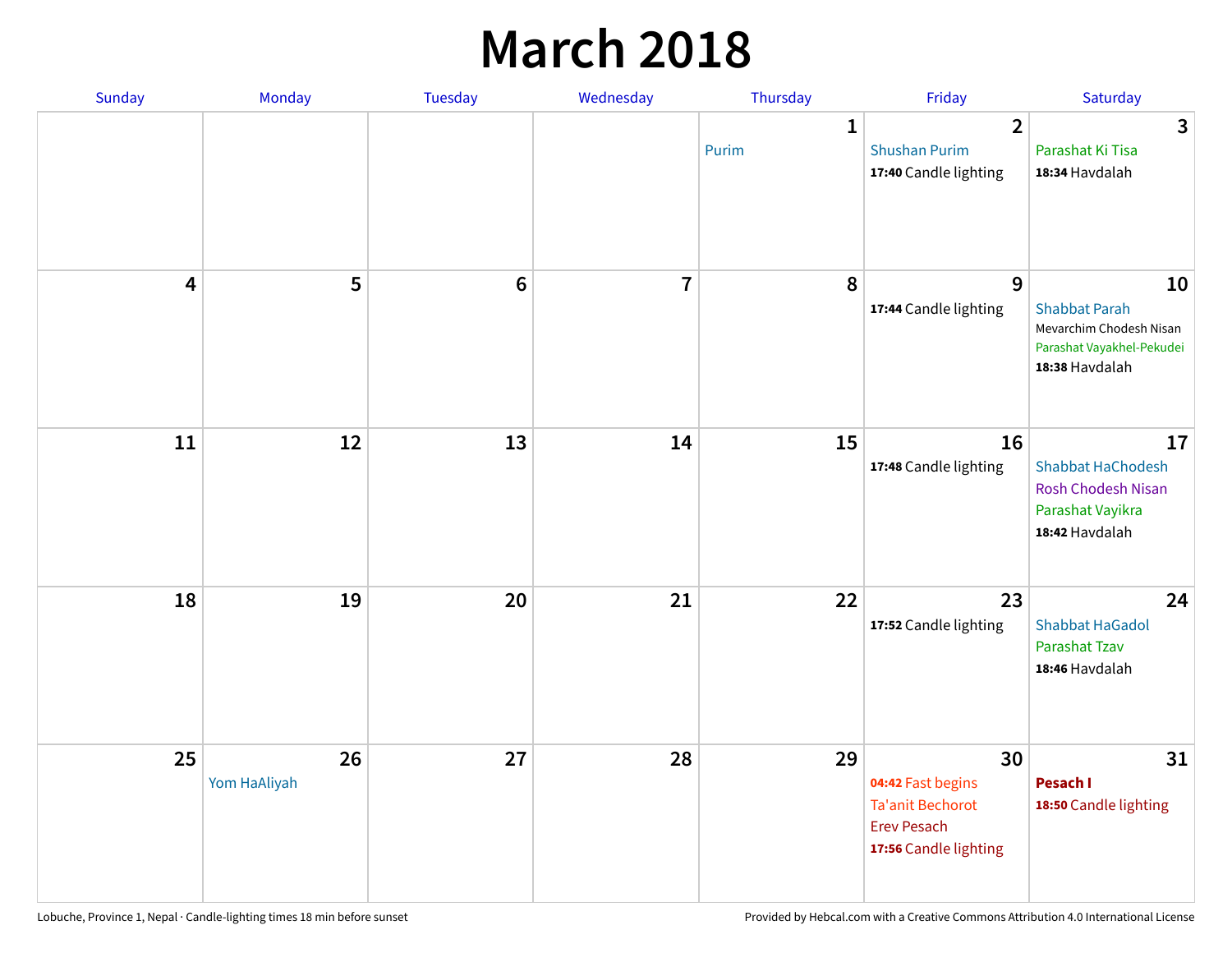# **April 2018**

| Sunday                                  | Monday                              | <b>Tuesday</b>        | Wednesday                                  | Thursday                                       | Friday                                                        | Saturday                                                           |
|-----------------------------------------|-------------------------------------|-----------------------|--------------------------------------------|------------------------------------------------|---------------------------------------------------------------|--------------------------------------------------------------------|
| 1<br><b>Pesach II</b><br>18:50 Havdalah | $\overline{2}$<br>Pesach III (CH"M) | 3<br>Pesach IV (CH"M) | $\overline{\mathbf{4}}$<br>Pesach V (CH"M) | 5<br>Pesach VI (CH"M)<br>17:59 Candle lighting | $6\phantom{1}6$<br><b>Pesach VII</b><br>17:59 Candle lighting | $\overline{\mathbf{7}}$<br><b>Pesach VIII</b><br>18:54 Havdalah    |
| 8                                       | $\boldsymbol{9}$                    | 10                    | 11                                         | 12<br>Yom HaShoah                              | 13<br>18:03 Candle lighting                                   | 14<br>Mevarchim Chodesh Iyyar<br>Parashat Shmini<br>18:58 Havdalah |
| 15<br>Rosh Chodesh Iyyar                | 16<br>Rosh Chodesh Iyyar            | 17                    | 18<br>Yom HaZikaron                        | 19<br>Yom HaAtzma'ut                           | 20<br>18:07 Candle lighting                                   | 21<br>Parashat Tazria-Metzora<br>19:02 Havdalah                    |
| 22                                      | 23                                  | 24                    | 25                                         | 26                                             | 27<br>18:11 Candle lighting                                   | 28<br>Parashat Achrei Mot-Kedoshim<br>19:07 Havdalah               |
| 29<br>Pesach Sheni                      | 30                                  |                       |                                            |                                                |                                                               |                                                                    |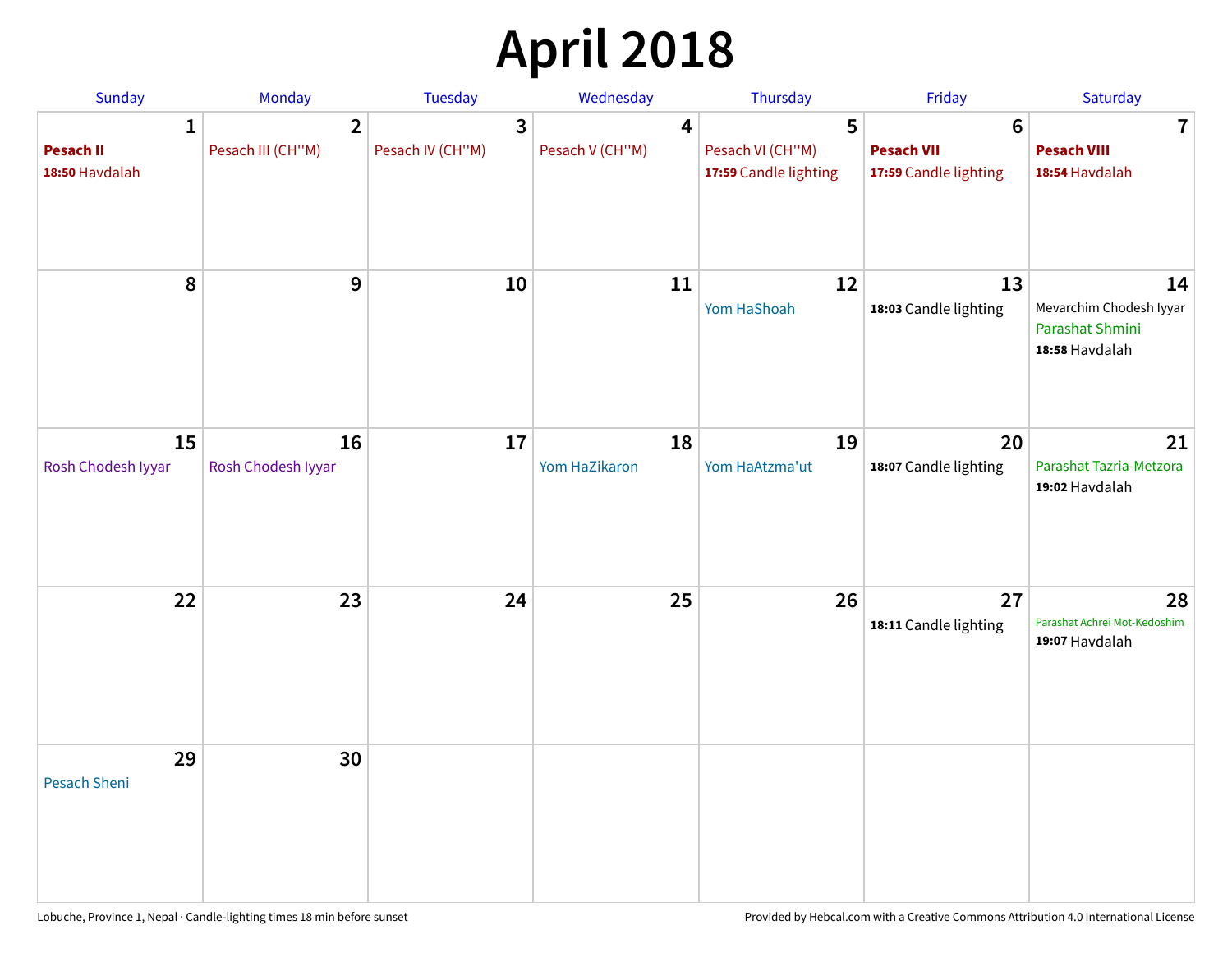### **May 2018**

| Sunday                                          | Monday                                    | <b>Tuesday</b>           | Wednesday      | Thursday                              | Friday                                           | Saturday                                                                     |
|-------------------------------------------------|-------------------------------------------|--------------------------|----------------|---------------------------------------|--------------------------------------------------|------------------------------------------------------------------------------|
|                                                 |                                           | $\mathbf{1}$             | $\overline{2}$ | $\overline{\mathbf{3}}$<br>Lag BaOmer | $\overline{\mathbf{4}}$<br>18:15 Candle lighting | 5<br>Parashat Emor<br>19:11 Havdalah                                         |
| $\boldsymbol{6}$                                | $\overline{7}$                            | 8                        | 9              | 10                                    | 11<br>18:19 Candle lighting                      | 12<br>Mevarchim Chodesh Sivan<br>Parashat Behar-Bechukotai<br>19:16 Havdalah |
| 13<br>Yom Yerushalayim                          | 14                                        | 15<br>Rosh Chodesh Sivan | 16             | 17                                    | 18<br>18:23 Candle lighting                      | 19<br><b>Erev Shavuot</b><br>Parashat Bamidbar<br>19:21 Candle lighting      |
| 20<br><b>Shavuot I</b><br>19:22 Candle lighting | 21<br><b>Shavuot II</b><br>19:22 Havdalah | 22                       | 23             | 24                                    | 25<br>18:27 Candle lighting                      | 26<br><b>Parashat Nasso</b><br>19:25 Havdalah                                |
| 27                                              | 28                                        | 29                       | 30             | 31                                    |                                                  |                                                                              |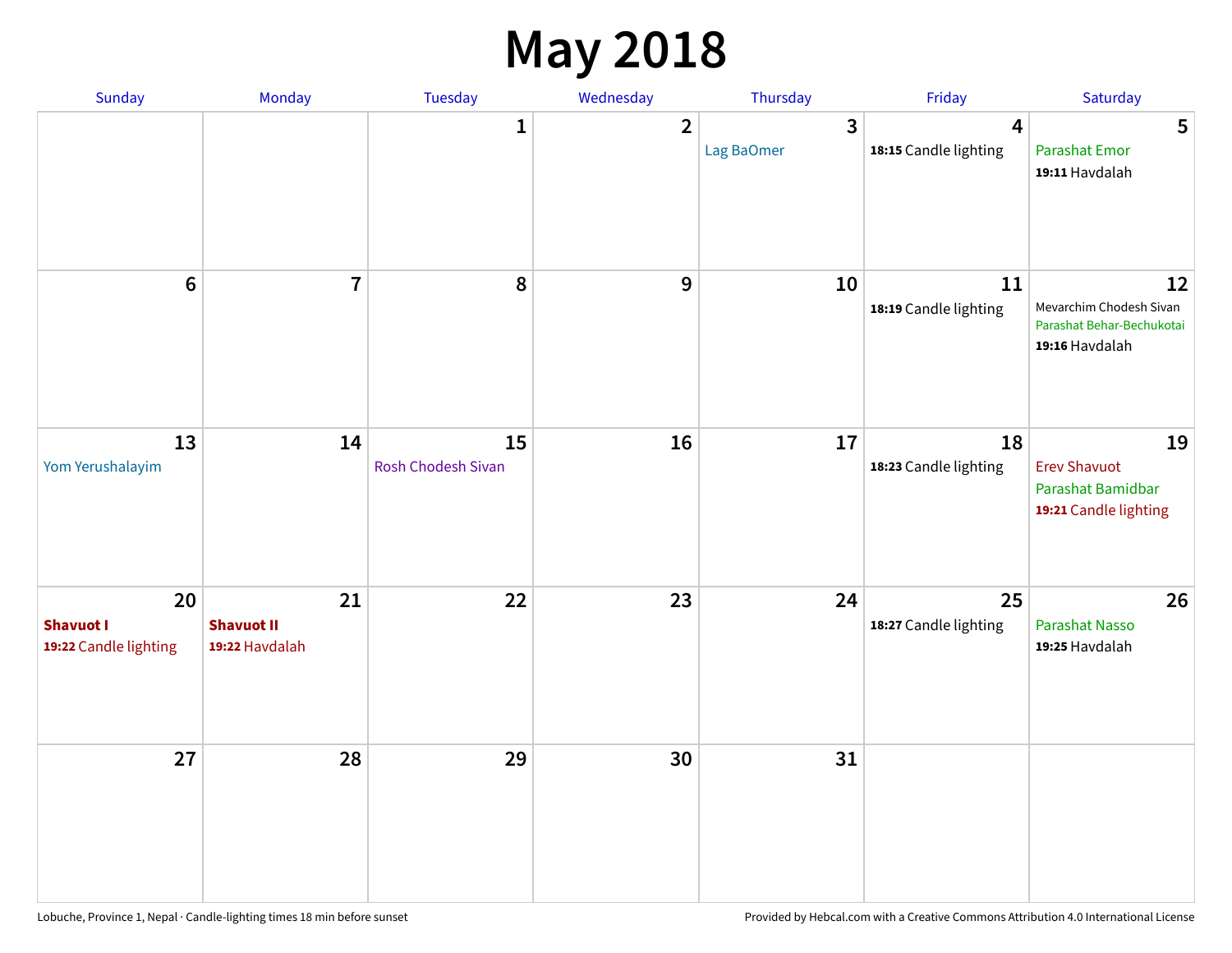#### **June 2018**

| Sunday                  | Monday | Tuesday | Wednesday                | Thursday                        | Friday                                | Saturday                                                           |
|-------------------------|--------|---------|--------------------------|---------------------------------|---------------------------------------|--------------------------------------------------------------------|
|                         |        |         |                          |                                 | $\mathbf{1}$<br>18:31 Candle lighting | $\overline{2}$<br>Parashat Beha'alotcha<br>19:29 Havdalah          |
| $\overline{\mathbf{3}}$ | 4      | 5       | $\bf 6$                  | $\overline{7}$                  | 8<br>18:34 Candle lighting            | 9<br>Mevarchim Chodesh Tamuz<br>Parashat Sh'lach<br>19:33 Havdalah |
| 10                      | $11\,$ | 12      | 13<br>Rosh Chodesh Tamuz | 14<br><b>Rosh Chodesh Tamuz</b> | 15<br>18:37 Candle lighting           | 16<br>Parashat Korach<br>19:36 Havdalah                            |
| 17                      | 18     | 19      | 20                       | 21                              | 22<br>18:39 Candle lighting           | 23<br><b>Parashat Chukat</b><br>19:37 Havdalah                     |
| 24                      | 25     | 26      | 27                       | 28                              | 29<br>18:40 Candle lighting           | 30<br>Parashat Balak<br>19:38 Havdalah                             |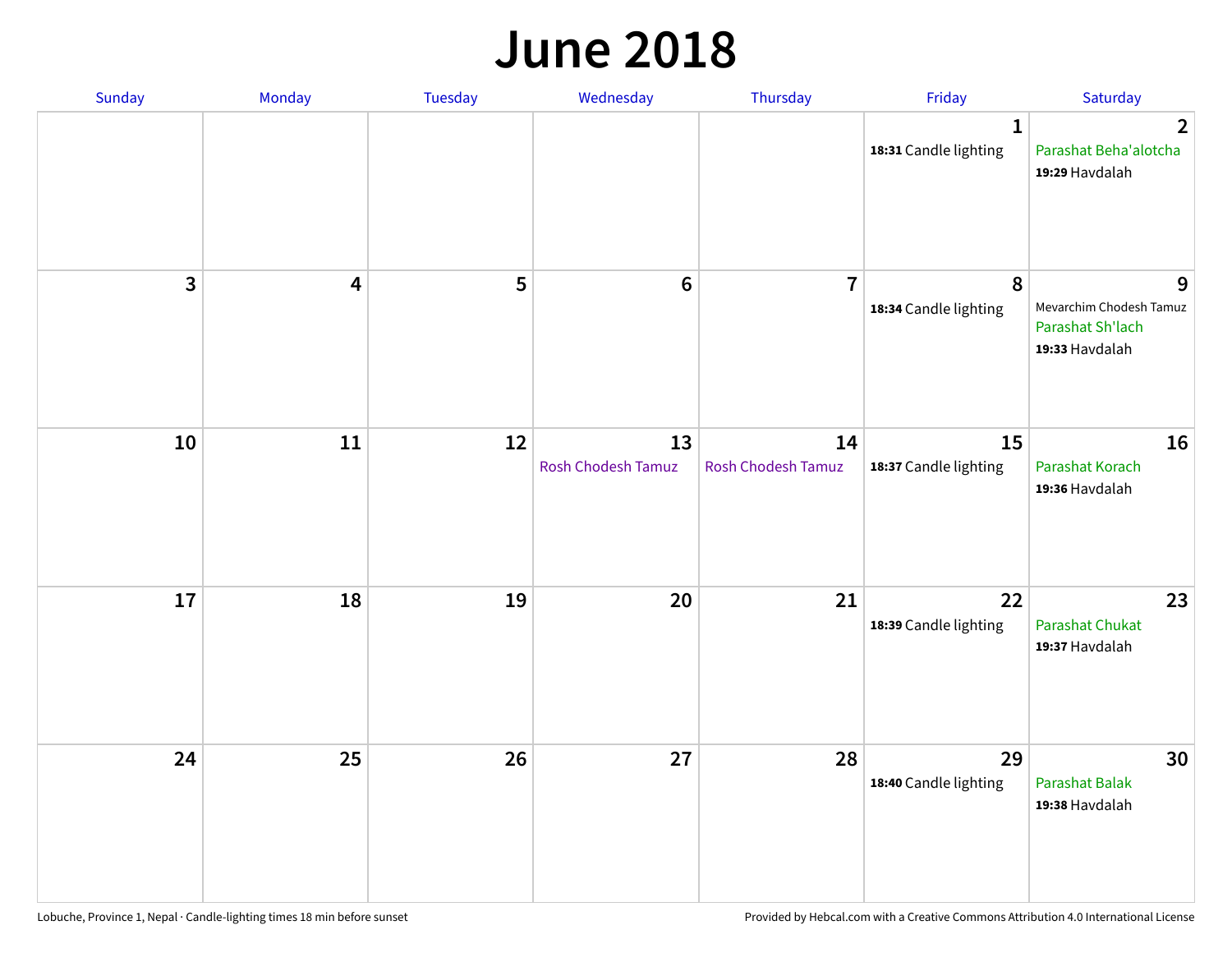# **July 2018**

| Sunday                                                          | Monday         | Tuesday      | Wednesday | Thursday | Friday                                         | Saturday                                                                                                   |
|-----------------------------------------------------------------|----------------|--------------|-----------|----------|------------------------------------------------|------------------------------------------------------------------------------------------------------------|
| 1<br>03:44 Fast begins<br><b>Tzom Tammuz</b><br>19:30 Fast ends | $\overline{2}$ | $\mathbf{3}$ | 4         | 5        | $6\phantom{1}6$<br>18:39 Candle lighting       | $\overline{7}$<br>Mevarchim Chodesh Av<br><b>Parashat Pinchas</b><br>19:37 Havdalah                        |
| 8                                                               | 9              | 10           | 11        | 12       | 13<br>Rosh Chodesh Av<br>18:38 Candle lighting | 14<br>Parashat Matot-Masei<br>19:36 Havdalah                                                               |
| 15                                                              | 16             | 17           | 18        | 19       | 20<br>18:36 Candle lighting                    | 21<br><b>Shabbat Chazon</b><br>18:54 Fast begins<br>Erev Tish'a B'Av<br>Parashat Devarim<br>19:33 Havdalah |
| 22<br>Tish'a B'Av (observed)<br>19:25 Fast ends                 | 23             | 24           | 25        | 26       | 27<br>Tu B'Av<br>18:32 Candle lighting         | 28<br><b>Shabbat Nachamu</b><br>Parashat Vaetchanan<br>19:28 Havdalah                                      |
| 29                                                              | 30             | 31           |           |          |                                                |                                                                                                            |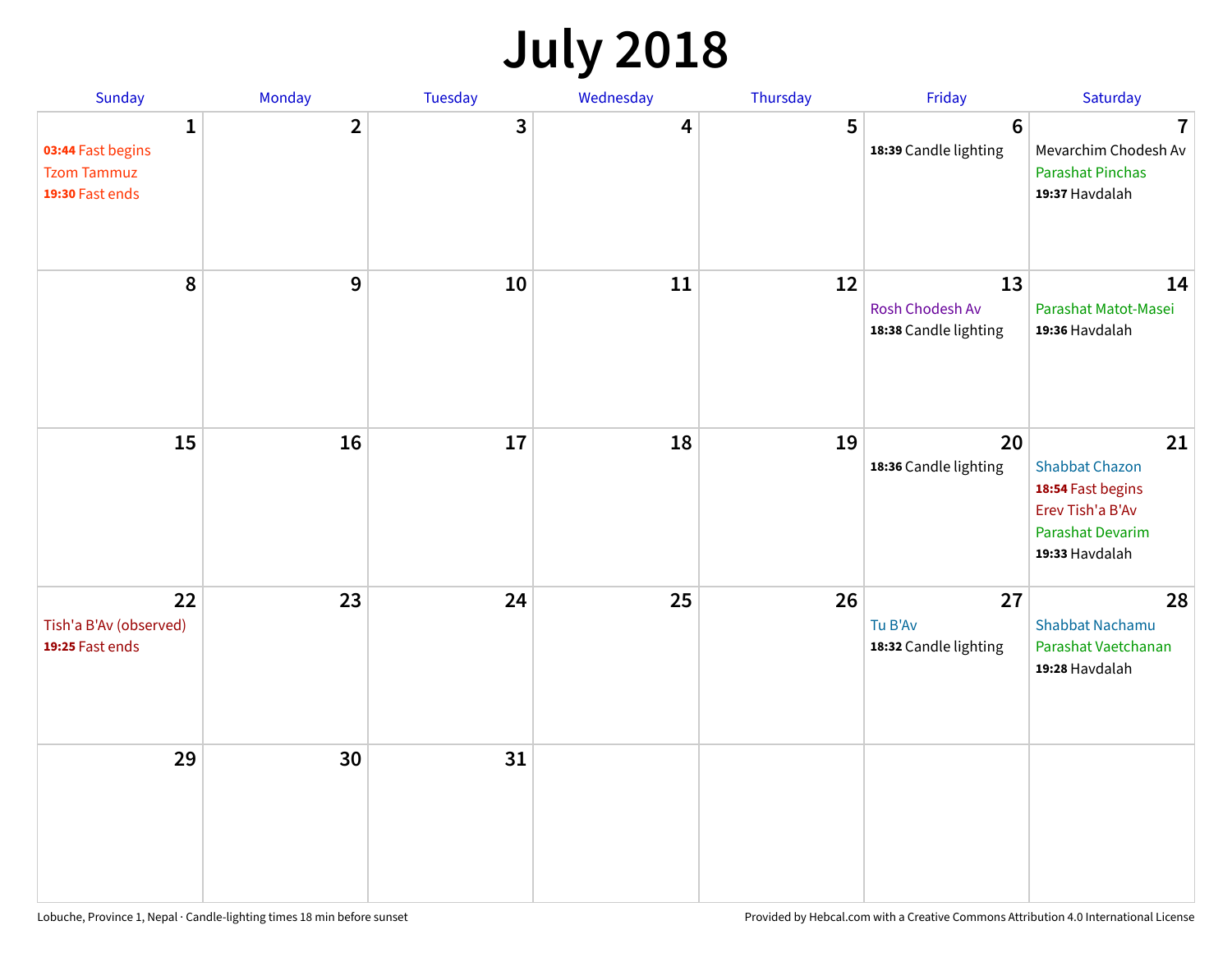# **August 2018**

| Sunday                                            | Monday          | Tuesday        | Wednesday   | Thursday         | Friday                                | Saturday                                                               |
|---------------------------------------------------|-----------------|----------------|-------------|------------------|---------------------------------------|------------------------------------------------------------------------|
|                                                   |                 |                | $\mathbf 1$ | $\overline{2}$   | $\mathbf{3}$<br>18:28 Candle lighting | 4<br>Mevarchim Chodesh Elul<br><b>Parashat Eikev</b><br>19:23 Havdalah |
| 5                                                 | $6\phantom{1}6$ | $\overline{7}$ | $\pmb{8}$   | $\boldsymbol{9}$ | 10<br>18:22 Candle lighting           | $11\,$<br><b>Rosh Chodesh Elul</b><br>Parashat Re'eh<br>19:17 Havdalah |
| 12<br>Rosh Hashana LaBehemot<br>Rosh Chodesh Elul | 13              | 14             | 15          | 16               | 17<br>18:16 Candle lighting           | 18<br><b>Parashat Shoftim</b><br>19:10 Havdalah                        |
| 19                                                | 20              | 21             | 22          | 23               | 24<br>18:09 Candle lighting           | 25<br>Parashat Ki Teitzei<br>19:03 Havdalah                            |
| 26                                                | 27              | 28             | 29          | 30               | 31<br>18:02 Candle lighting           |                                                                        |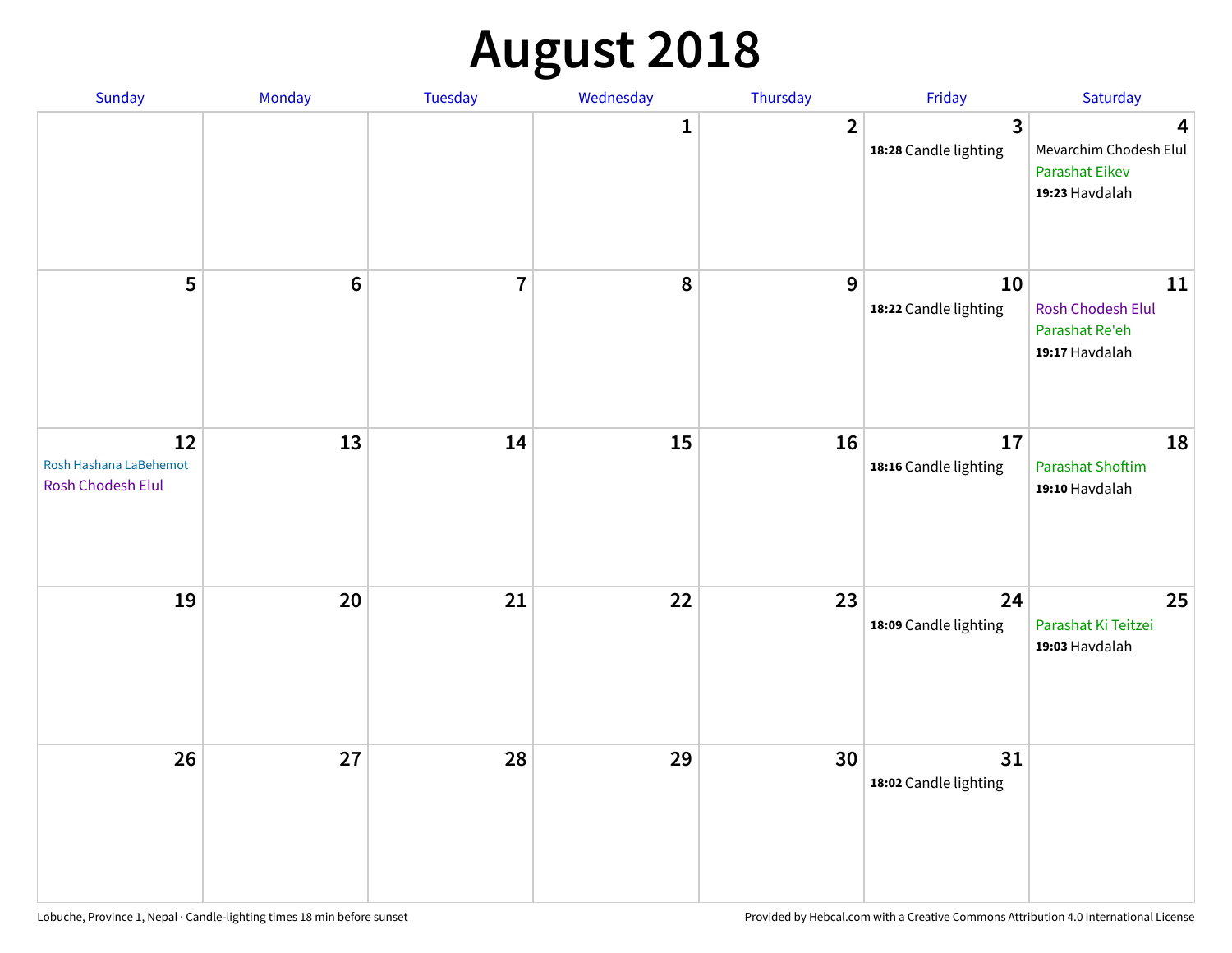## **September 2018**

| <b>Sunday</b>                                            | Monday                                           | <b>Tuesday</b>                                        | Wednesday                                                          | Thursday               | Friday                                         | Saturday                                                           |
|----------------------------------------------------------|--------------------------------------------------|-------------------------------------------------------|--------------------------------------------------------------------|------------------------|------------------------------------------------|--------------------------------------------------------------------|
|                                                          |                                                  |                                                       |                                                                    |                        |                                                | 1<br>Leil Selichot<br>Parashat Ki Tavo<br>18:55 Havdalah           |
| $\overline{2}$                                           | 3                                                | $\overline{\mathbf{4}}$                               | 5                                                                  | $6\phantom{1}6$        | $\overline{1}$<br>17:54 Candle lighting        | 8<br>Parashat Nitzavim<br>18:46 Havdalah                           |
| 9<br>Erev Rosh Hashana<br>17:52 Candle lighting          | 10<br>Rosh Hashana 5779<br>18:44 Candle lighting | 11<br><b>Rosh Hashana II</b><br>18:43 Havdalah        | 12<br>04:32 Fast begins<br><b>Tzom Gedaliah</b><br>18:35 Fast ends | 13                     | 14<br>17:46 Candle lighting                    | 15<br><b>Shabbat Shuva</b><br>Parashat Vayeilech<br>18:38 Havdalah |
| 16                                                       | 17                                               | 18<br><b>Erev Yom Kippur</b><br>17:41 Candle lighting | 19<br><b>Yom Kippur</b><br>18:33 Havdalah                          | 20                     | 21<br>17:37 Candle lighting                    | 22<br>Parashat Ha'Azinu<br>18:29 Havdalah                          |
| 23<br><b>Erev Sukkot</b><br>17:35 Candle lighting        | 24<br>Sukkot I<br>18:27 Candle lighting          | 25<br><b>Sukkot II</b><br>18:26 Havdalah              | 26<br>Sukkot III (CH"M)                                            | 27<br>Sukkot IV (CH"M) | 28<br>Sukkot V (CH"M)<br>17:29 Candle lighting | 29<br>Sukkot VI (CH"M)<br>18:21 Havdalah                           |
| 30<br>Sukkot VII (Hoshana Raba)<br>17:27 Candle lighting |                                                  |                                                       |                                                                    |                        |                                                |                                                                    |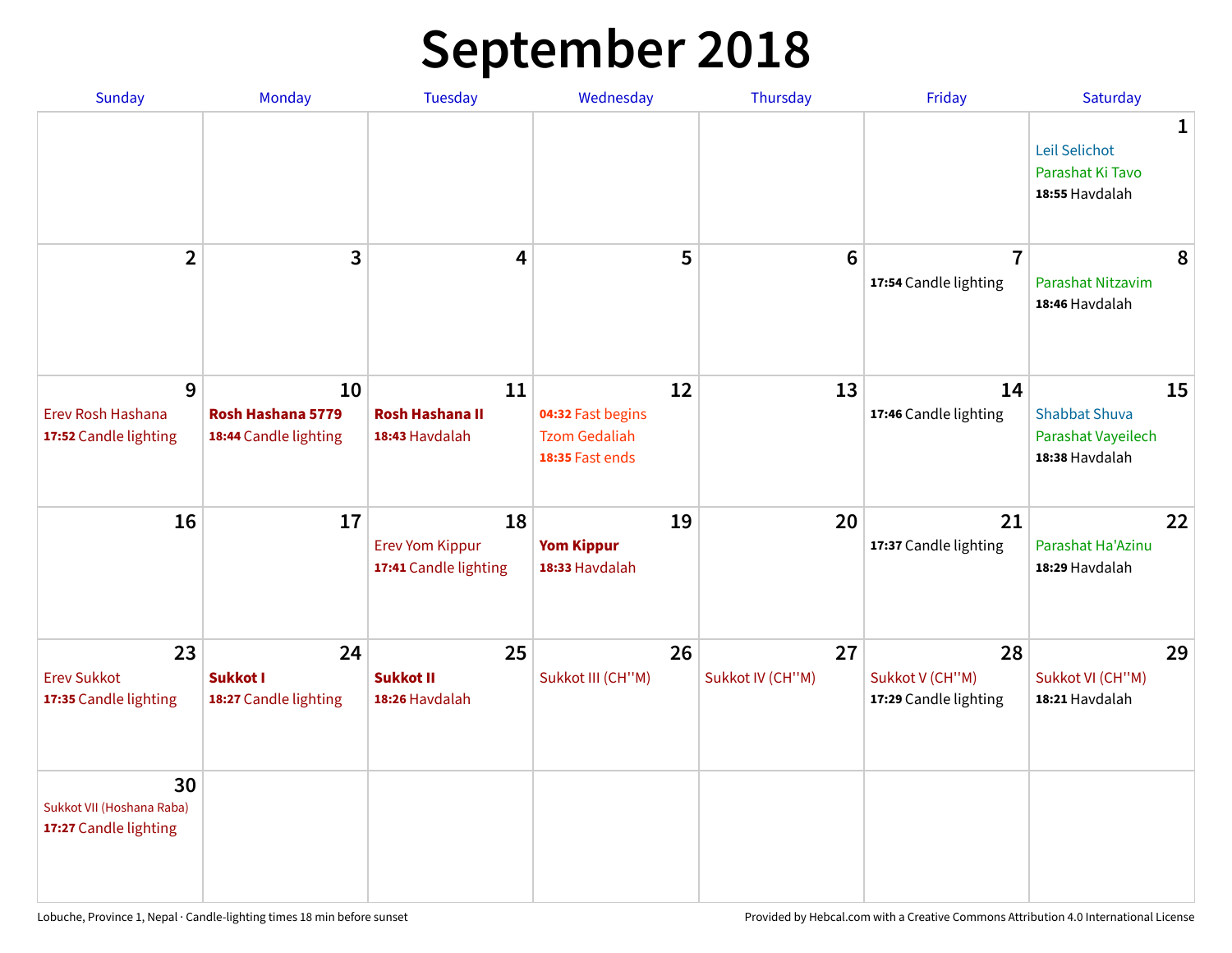### **October 2018**

| Sunday         | Monday                                                         | Tuesday                                                  | Wednesday                   | Thursday | Friday                      | Saturday                                                                      |
|----------------|----------------------------------------------------------------|----------------------------------------------------------|-----------------------------|----------|-----------------------------|-------------------------------------------------------------------------------|
|                | $\mathbf{1}$<br><b>Shmini Atzeret</b><br>18:19 Candle lighting | $\overline{2}$<br><b>Simchat Torah</b><br>18:18 Havdalah | 3                           | 4        | 5<br>17:21 Candle lighting  | 6<br>Mevarchim Chodesh Cheshvan<br><b>Parashat Bereshit</b><br>18:13 Havdalah |
| $\overline{7}$ | 8                                                              | 9<br>Rosh Chodesh Cheshvan                               | 10<br>Rosh Chodesh Cheshvan | 11       | 12<br>17:14 Candle lighting | 13<br><b>Parashat Noach</b><br>18:06 Havdalah                                 |
| 14             | 15                                                             | 16<br>Yom HaAliyah School Observance                     | 17                          | 18       | 19<br>17:06 Candle lighting | 20<br>Parashat Lech-Lecha<br>17:59 Havdalah                                   |
| 21             | 22                                                             | 23                                                       | 24                          | 25       | 26<br>17:00 Candle lighting | 27<br>Parashat Vayera<br>17:53 Havdalah                                       |
| 28             | 29                                                             | 30                                                       | 31                          |          |                             |                                                                               |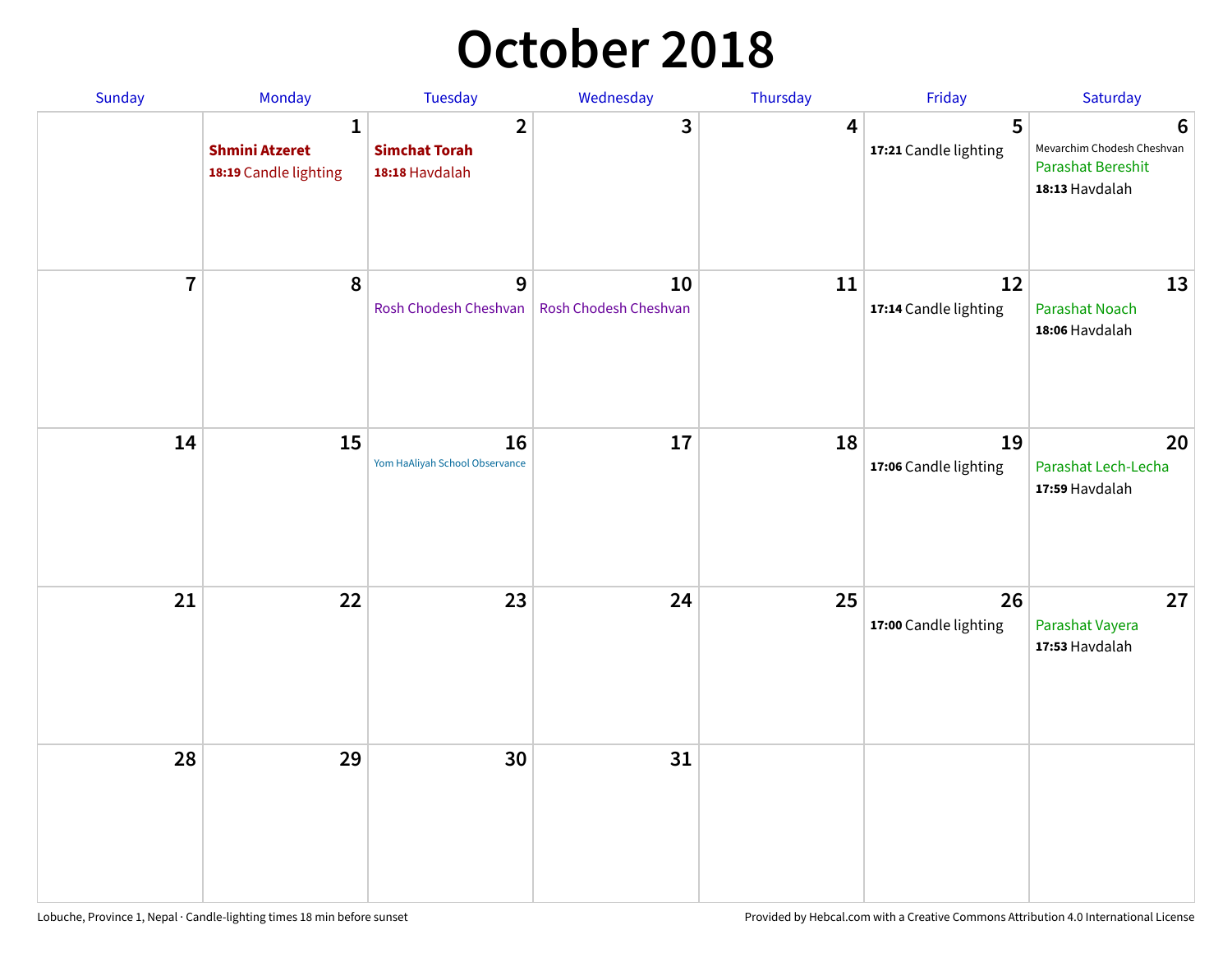#### **November 2018**

| Sunday                  | Monday | Tuesday         | Wednesday              | Thursday                 | Friday                                                   | Saturday                                                                |
|-------------------------|--------|-----------------|------------------------|--------------------------|----------------------------------------------------------|-------------------------------------------------------------------------|
|                         |        |                 |                        | $\mathbf{1}$             | $\overline{2}$<br>16:54 Candle lighting                  | 3<br>Mevarchim Chodesh Kislev<br>Parashat Chayei Sara<br>17:48 Havdalah |
| $\overline{\mathbf{4}}$ | 5      | $6\phantom{1}6$ | $\overline{7}$<br>Sigd | 8<br>Rosh Chodesh Kislev | 9<br><b>Rosh Chodesh Kislev</b><br>16:50 Candle lighting | 10<br><b>Parashat Toldot</b><br>17:44 Havdalah                          |
| ${\bf 11}$              | 12     | 13              | 14                     | 15                       | 16<br>16:46 Candle lighting                              | 17<br>Parashat Vayetzei<br>17:41 Havdalah                               |
| 18                      | 19     | 20              | 21                     | 22                       | 23<br>16:44 Candle lighting                              | 24<br>Parashat Vayishlach<br>17:40 Havdalah                             |
| 25                      | 26     | 27              | 28                     | 29                       | 30<br>16:43 Candle lighting                              |                                                                         |